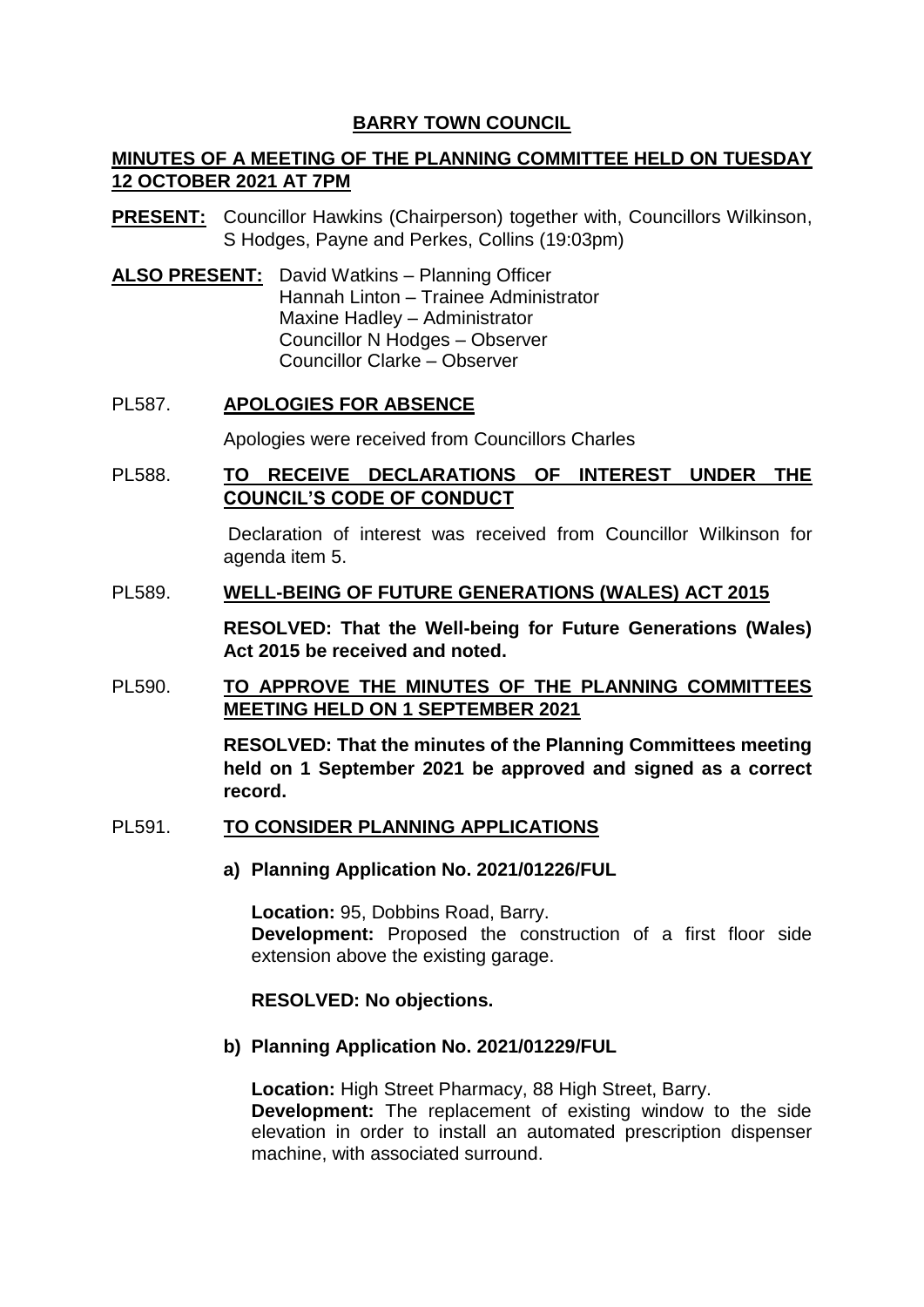Councillor S Hodges raised concerns with regard to the amount of rubbish that is not being managed by local traders. Councillor Payne adding there will need to be parking restrictions put in place as it is already a built up area.

## **RESOLVED: Barry Town Council Seek the deferral of the planning application decision for the following reasons;**

- **The applicants submit and agree details of waste management/refuse scheme with Vale of Glamorgan Planning department prior to determination of the application.**
- **The applicants submit and agree details of a parking scheme with the Vale of Glamorgan Planning department prior to any determination of the application.**

### **c) Planning Application No. 2021/01284/RG3**

**Location:** Land at Court Road Civic Amenity Site. **Development:** Retrospective application for 11 interim accommodation units to address homelessness.

### **RESOLVED: No objections.**

### **d) Planning Application No. 2021/01294/REG**

**Location:** East Quay, Barry Waterfront, Barry.

**Development:** Removal of Conditions 8 and 9 of Planning Permission 2019/01393/RES: Residential development for 58 units, together with single retail unit and all associated engineering works.

Councillor S Hodges raised concerns with regard to the amount of parking spaces for social housing and facilities surround that area.

Councillor Collins and Councillor Payne agreed with Councillor S Hodges sentiments adding the lack of public transport and local shops is concerning for the young families who would be residing in this area.

## **RESOLVED: Barry Town Council strongly objects to the proposed development for the following reasons;**

- **The proposal would reduce the provision of local facilities for residents.**
- **The proposal could adversely impact upon the low levels of car parking provisions in the local area.**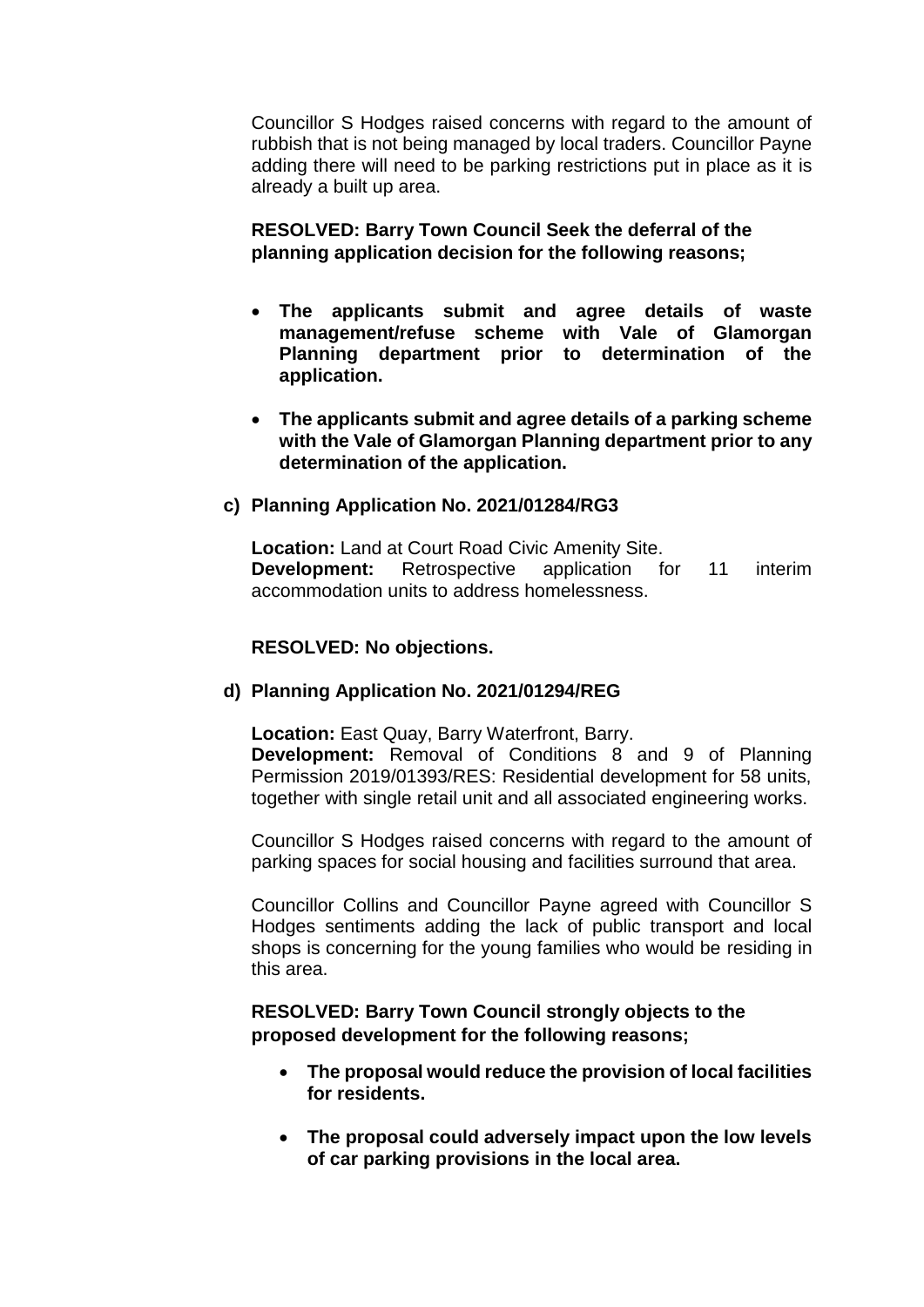### **e) Planning Application No. 2021/01308/FUL**

**Location:** 9, The Grove, Barry. **Development:** Proposed single storey rear extension.

## **RESOLVED: No objections subject to the satisfaction of the Vale of Glamorgan Planning department.**

### **f) Planning Application No. 2021/01326/FUL**

**Location:** Maindee, 49 Romilly Road, Barry. **Development:** Demolish existing two storey single garage and coach house building at the rear of the property and construct a two storey double garage and replacement coach house/annexe.

### **RESOLVED: No objections subject to the satisfaction of the Vale of Glamorgan Planning department.**

## **g) Planning Application No. 2021/01342/FUL**

**Location:** Morfa, Victoria Park Road, Barry.

**Development:** Two storey extensions to both sides, and two storey extension to rear, including terrace, increase the ridge line to accommodate loft conversion.

The Planning Officer advised members an original planning application (2021/00222) was submitted but withdrawn by the applicant  $7<sup>th</sup>$  April. The new planning proposals are satisfactory in scale and design this will not impinge upon the privacy and amenity of neighbours.

### **RESOLVED: No objections.**

### **h) Planning Application No. 2021/01344/FUL**

**Location:** 8, Newgale Close, Barry. **Development:** Conversion of existing garage into habitable space, to include raising the roof height.

### **RESOLVED: No objections.**

### **i) Planning Application No. 2021/01365/FUL**

**Location:** 8, Lakeside, Barry. **Development:** Single storey side and rear extension including whole house with the installation of solar panels.

## **RESOLVED: No objections.**